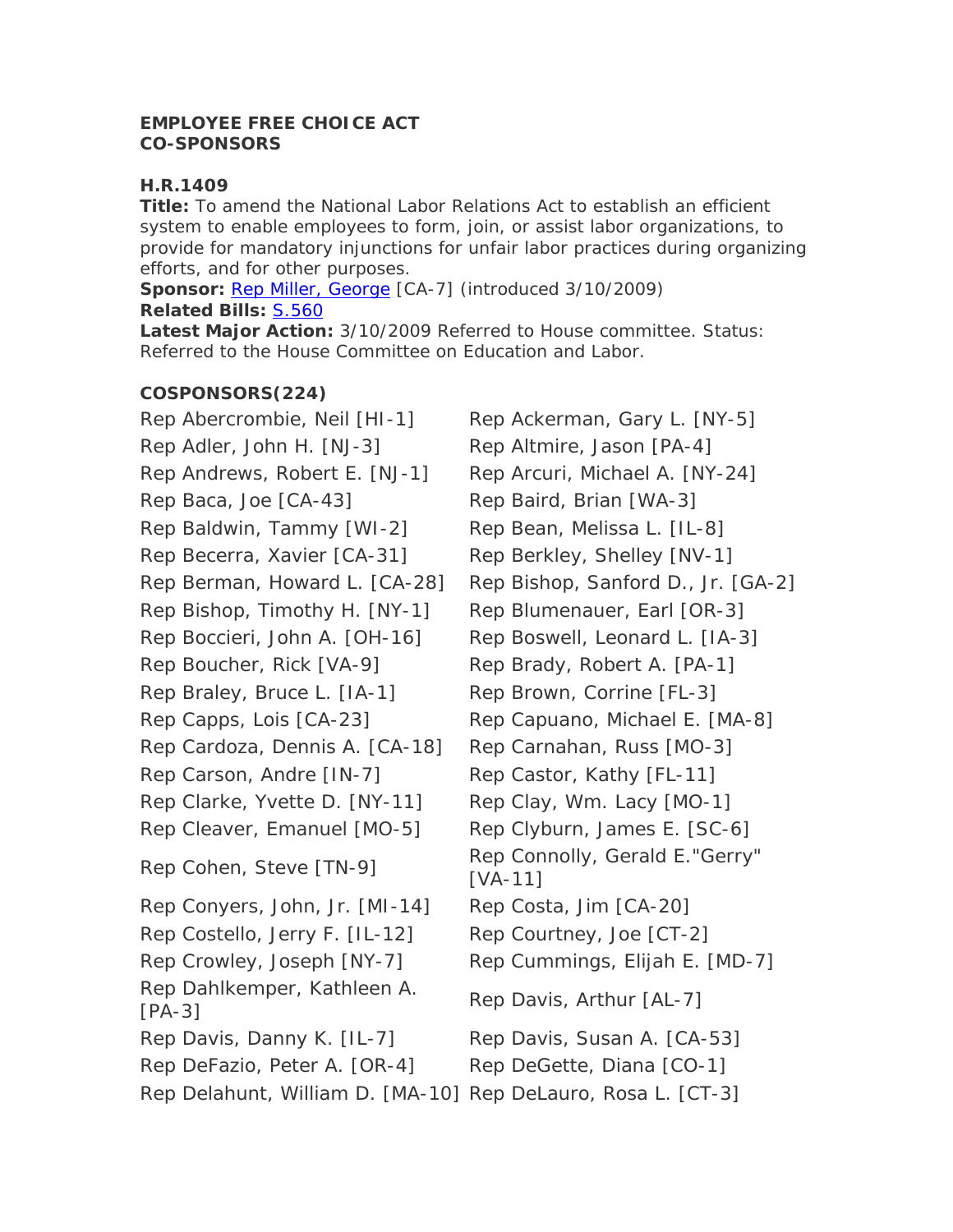Rep Doggett, Lloyd [TX-25] Rep Donnelly, Joe [IN-2] Rep Doyle, Michael F. [PA-14] Rep Driehaus, Steve [OH-1] Rep Edwards, Donna F. [MD-4] Rep Ellison, Keith [MN-5] Rep Engel, Eliot L. [NY-17] Rep Eshoo, Anna G. [CA-14] Rep Faleomavaega, Eni F.H. [AS] Rep Farr, Sam [CA-17] Rep Fattah, Chaka [PA-2] Rep Filner, Bob [CA-51] Rep Foster, Bill [IL-14] Rep Frank, Barney [MA-4] Rep Fudge, Marcia L. [OH-11] Rep Gonzalez,Charles A. [TX-20] Rep Grayson, Alan [FL-8] Rep Green, Al [TX-9] Rep Green, Gene [TX-29] - Rep Grijalva, Raul M. [AZ-7] Rep Gutierrez, Luis V. [IL-4] Rep Hall, John J. [NY-19] Rep Halvorson, Deborah L. [IL-Rep Hare, Phil [IL-17]<br>11] Rep Harman, Jane [CA-36] Rep Hastings, Alcee L. [FL-23] Rep Heinrich, Martin [NM-1] Rep Herseth Sandlin, Stephanie Rep Higgins, Brian [NY-27] Rep Himes, James A. [CT-4] Rep Hinchey, Maurice D. [NY-22] Rep Hinojosa, Ruben [TX-15] Rep Hirono, Mazie K. [HI-2] Rep Hodes, Paul W. [NH-2] Rep Holden, Tim [PA-17] Rep Holt, Rush D. [NJ-12] Rep Honda, Michael M. [CA-15] Rep Hoyer, Steny H. [MD-5] Rep Inslee, Jay [WA-1] Rep Israel, Steve [NY-2] Rep Jackson, Jesse L., Jr. [IL-2] Rep Jackson-Lee, Sheila [TX-18] Rep Johnson, Eddie Bernice [TX-30] Rep Kagen, Steve [WI-8] Rep Kanjorski, Paul E. [PA-11] Rep Kaptur, Marcy [OH-9] Rep Kennedy, Patrick J. [RI-1] Rep Kilroy, Mary Jo [OH-15] Rep Kind, Ron [WI-3] Rep Kissell, Larry [NC-8] Rep Klein, Ron [FL-22] Rep Kosmas, Suzanne M. [FL-24] Rep Kucinich, Dennis J. [OH-10] Rep Langevin, James R. [RI-2] Rep Larsen, Rick [WA-2] Rep Larson, John B. [CT-1] Rep Lee, Barbara [CA-9] Rep Levin, Sander M. [MI-12] Rep Lewis, John [GA-5] Rep Lipinski, Daniel [IL-3] Rep LoBiondo, Frank A. [NJ-2]

Rep Dicks, Norman D. [WA-6] Rep Dingell, John D. [MI-15] [SD] Rep Johnson, Henry C. "Hank," Jr. [GA-4] Rep Kildee, Dale E. [MI-5] Rep Kilpatrick, Carolyn C. [MI-13]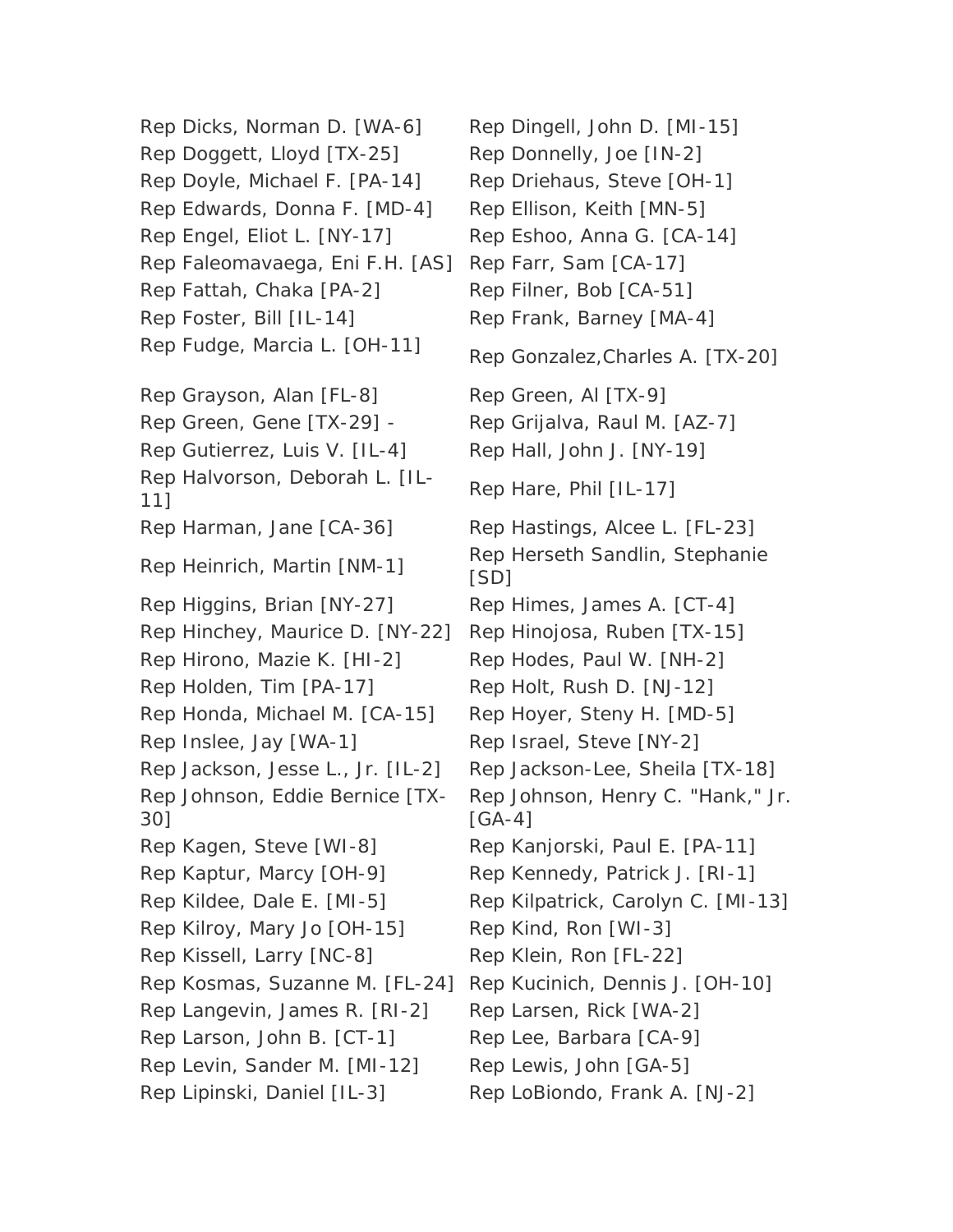Rep Loebsack, David [IA-2] Rep Lofgren, Zoe [CA-16] Rep Lowey, Nita M. [NY-18] Rep Lujan, Ben Ray [NM-3] Rep Lynch, Stephen F. [MA-9] Rep Maffei, Daniel B. [NY-25] Rep Maloney, Carolyn B. [NY-14] Rep Markey, Betsy [CO-4] Rep Markey, Edward J. [MA-7] Rep Massa, Eric J. J. [NY-29] Rep Matsui, Doris O. [CA-5] Rep McCarthy, Carolyn [NY-4] Rep McCollum, Betty [MN-4] Rep McDermott, Jim [WA-7] Rep McGovern, James P. [MA-3] Rep McHugh, John M. [NY-23] Rep McMahon, Michael E. [NY-13] Rep McNerney, Jerry [CA-11] Rep Meek, Kendrick B. [FL-17] Rep Meeks, Gregory W. [NY-6] Rep Melancon, Charlie [LA-3] Rep Michaud, Michael [ME-2] Rep Miller, Brad [NC-13] Rep Mollohan, Alan B. [WV-1] Rep Moore, Dennis [KS-3] Rep Moore, Gwen [WI-4] Rep Murphy, Patrick J. [PA-8] Rep Murtha, John P. [PA-12] Rep Oberstar, James L. [MN-8] Rep Obey, David R. [WI-7] Rep Oliver, John W. [MA-1] Rep Ortiz, Solomon P. [TX-27] Rep Pallone, Frank, Jr. [NJ-6] Rep Pascrell, Bill, Jr. [NJ-8] Rep Pastor, Ed [AZ-4] Rep Payne, Donald M. [NJ-10] Rep Perlmutter, Ed [CO-7] Rep Peters, Gary C. [MI-9] Rep Peterson, Collin C. [MN-7] Rep Pierluisi, Pedro R. [PR] Rep Pingree, Chellie [ME-1] Rep Polis, Jared [CO-2] Rep Price, David E. [NC-4] Rep Rahall, Nick J., II [WV-3] Rep Rangel, Charles B. [NY-15] Rep Reyes, Silvestre [TX-16] Rep Richardson, Laura [CA-37] Rep Rodriguez, Ciro D. [TX-23] Rep Ruppersberger, C. A. Dutch Rep Rush, Bobby L. [IL-1]<br>[MD-2] Rep Ryan, Tim [OH-17] Rep Sablan, Gregorio [MP] Rep Salazar, John T. [CO-3] Rep Sanchez, Linda T. [CA-39] Rep Sanchez, Loretta [CA-47] Rep Sarbanes, John P. [MD-3] Rep Schakowsky, Janice D. [IL-9] Rep Schauer, Mark H. [MI-7] Rep Schiff, Adam B. [CA-29] Rep Schrader, Kurt [OR-5] Rep Schwartz, Allyson Y. [PA-13] Rep Scott, David [GA-13] Rep Scott, Robert C. "Bobby" Rep Serrano, Jose E. [NY-16]

Rep Moran, James P. [VA-8] Rep Murphy, Christopher S. [CT-5] Rep Nadler, Jerrold [NY-8] Rep Napolitano, Grace F. [CA-38] Rep Neal, Richard E. [MA-2] Rep Norton, Eleanor Holmes [DC] Rep Rothman, Steven R. [NJ-9] Rep Roybal-Allard, Lucille [CA-34]